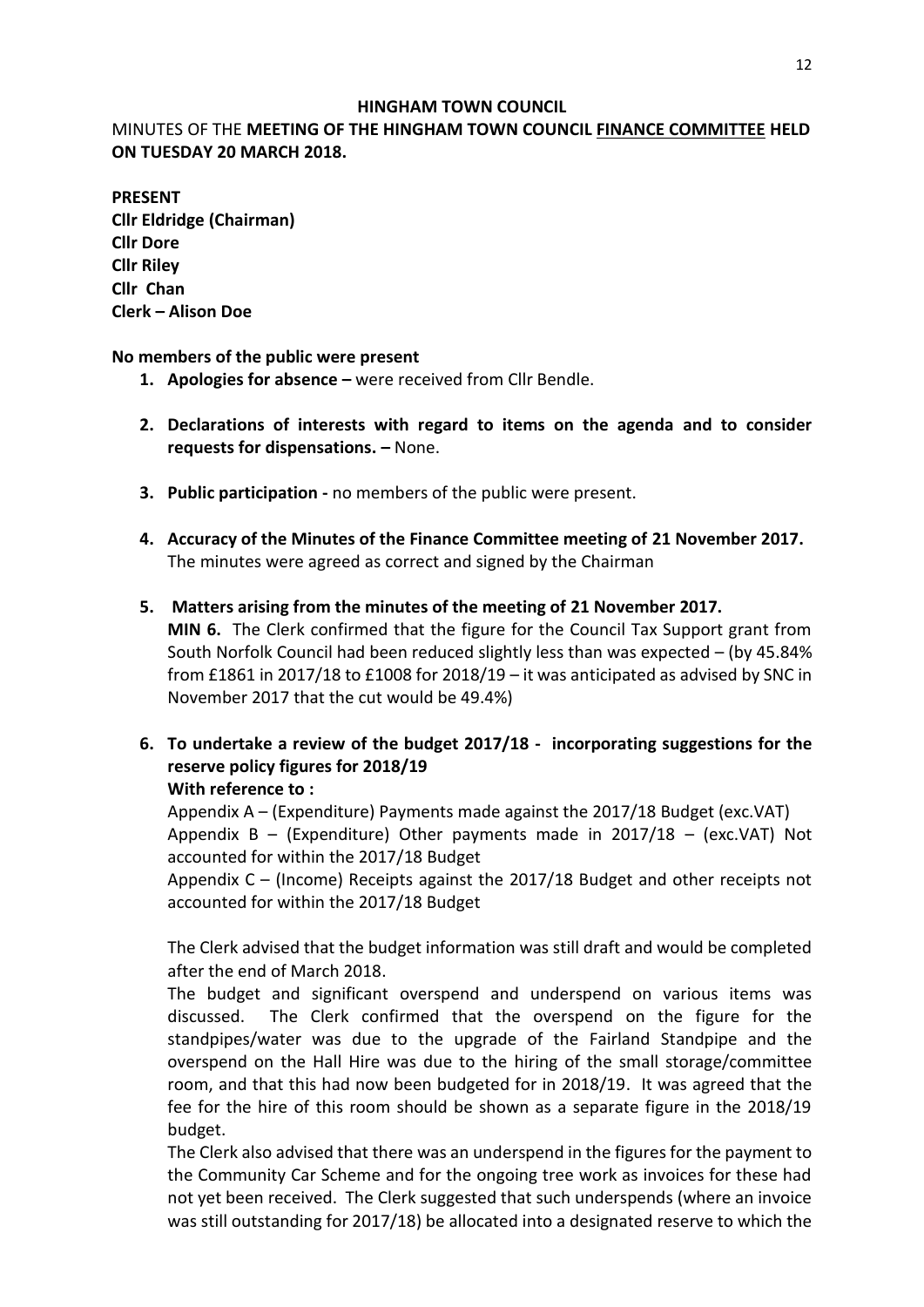invoices could be apportioned when they arrive and are paid. It was agreed that should happen, and that the Clerk is to adjust the other reserve figures appropriately for a draft version of the 2018/19 reserves to be discussed by the Finance Committee at a later date.

## **7. To undertake the internal financial check.**

A random sample of transactions were cross referenced – between the cashbook, paying in book, cheque book, minutes, receipt book and invoices. No errors were found.

The meeting ended at 8.20pm

Signed …………………………………… Chairman 17 July 2018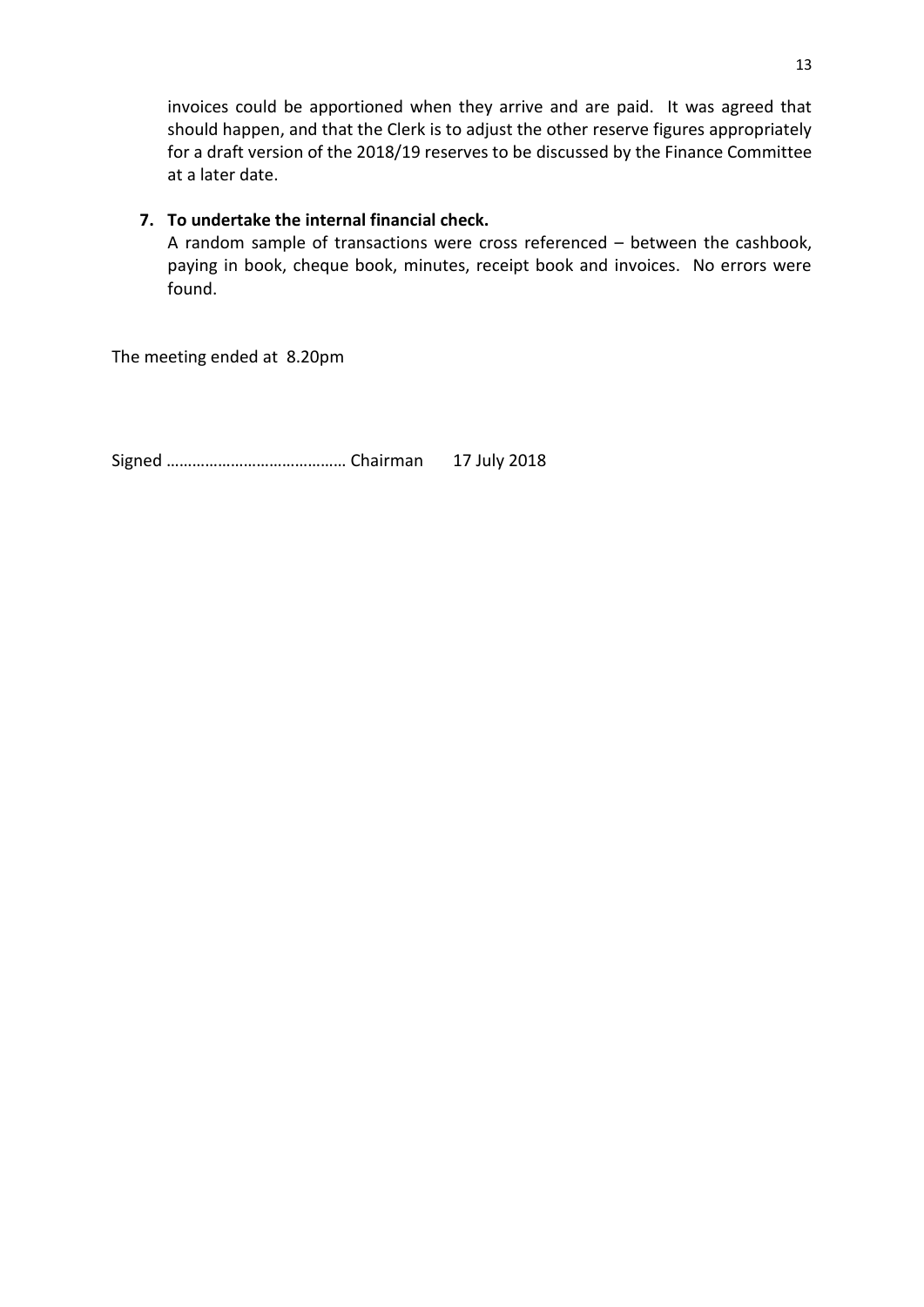| 2017/18<br>Energy<br>Maintenance                         |                             |                          | <b>BUDGET</b>        | spent to date          |                        |                 |  |
|----------------------------------------------------------|-----------------------------|--------------------------|----------------------|------------------------|------------------------|-----------------|--|
|                                                          |                             |                          |                      |                        |                        |                 |  |
|                                                          |                             |                          |                      |                        |                        |                 |  |
|                                                          |                             |                          |                      |                        |                        |                 |  |
|                                                          |                             |                          |                      |                        |                        |                 |  |
|                                                          | <b>Footway lighting</b>     |                          |                      |                        | <b>AS A PERCENTAGE</b> |                 |  |
|                                                          |                             | £7,000.00                |                      | (exc VAT)<br>£5,964.08 | 85.20%                 |                 |  |
|                                                          |                             | £4,000.00                |                      | £2,941.92              | 73.55%                 |                 |  |
| Repairs                                                  |                             | £1,000.00                |                      | £0.00                  | 0.00%                  |                 |  |
|                                                          |                             | <b>TOTAL</b>             | £12,000.00           | £8,906.00              | 74.22%                 |                 |  |
| Replacements                                             | <b>CAPITAL</b>              | <b>TOTAL</b>             | £3,000.00            | £1,922.41              | 64.08%                 |                 |  |
|                                                          |                             |                          |                      |                        |                        |                 |  |
|                                                          | Open spaces                 |                          |                      |                        |                        |                 |  |
| Handyman salary                                          |                             | £7,000.00                |                      | £6,755.84              | 96.51%                 |                 |  |
| Grasscutting                                             |                             |                          |                      | £9,507.52              | 79.23%                 |                 |  |
| Trees, ditches                                           |                             | £12,000.00               |                      |                        | 6.50%                  |                 |  |
|                                                          |                             | £4,000.00                |                      | £260.00                |                        |                 |  |
| Maintenance/equipment                                    |                             | £100.00                  |                      | £145.86                | 145.86%                |                 |  |
| Church Yard repairs/Maintenance                          |                             | £500.00                  |                      | £15.00                 | 3.00%                  |                 |  |
| Cemetery refurbishment                                   |                             | £500.00                  |                      | £43.95                 | 8.79%                  |                 |  |
| Cemetery / memorial repairs                              | estimated                   | £3,000.00                |                      | £975.00                | 32.50%                 |                 |  |
| Skatepark                                                |                             | £100.00                  |                      | £66.50                 | 66.50%                 |                 |  |
| Church Lights                                            |                             | £60.00                   |                      | £60.00                 | 100.00%                |                 |  |
|                                                          |                             | <b>TOTAL</b>             | £27,260.00           | £17,829.67             | 65.41%                 |                 |  |
| Parish Partnership footway                               | estimated                   | <b>CIL could be used</b> | £5,000.00            | £4,500.00              |                        | <b>USED CIL</b> |  |
| church car park drain                                    | estimated                   | CAPITAL                  | £4,000.00            | £0.00                  | 0.00%                  |                 |  |
|                                                          |                             |                          |                      |                        |                        |                 |  |
|                                                          | <b>Amenities</b>            |                          |                      |                        |                        |                 |  |
| Church clock repairs, maintenance                        |                             | £500.00                  |                      | £2,700.00              | 540.00%                |                 |  |
| <b>Bus shelters</b>                                      |                             | £500.00                  |                      | £0.00                  | 0.00%                  |                 |  |
| Community car scheme                                     |                             | £2,500.00                |                      | £423.50                | 16.94%                 |                 |  |
| Christmas tree, lights                                   |                             | £400.00                  |                      | £106.65                | 26.66%                 |                 |  |
| Town sign                                                |                             | £1,000.00                |                      | £0.00                  | 0.00%                  |                 |  |
| Toilet cleaning products/holiday cover                   |                             | £655.00                  |                      | £414.08                | 63.22%                 |                 |  |
| Toilet cleaning salary                                   |                             | £2,775.00                |                      | £2,766.40              | 99.69%                 |                 |  |
|                                                          |                             |                          |                      |                        |                        |                 |  |
| Rates, cemetery, water inc fairland stand pipe           |                             | £140.00                  |                      | £304.19                | 217.28%                |                 |  |
| Dog bin emptying                                         |                             |                          |                      | £0.00                  |                        |                 |  |
|                                                          |                             | £180.00                  |                      |                        | 0.00%                  |                 |  |
| replacement dog bins                                     |                             | £180.00 (2 bins)         |                      | £0.00                  | 0.00%                  |                 |  |
| replacement grit bins                                    |                             | £160.00 (1 bin)          |                      | £0.00                  | 0.00%                  |                 |  |
|                                                          |                             | <b>TOTAL</b>             | £8,990.00            | £6,714.82              | 74.69%                 |                 |  |
|                                                          | <b>Administration</b>       |                          |                      |                        |                        |                 |  |
|                                                          |                             |                          |                      |                        |                        |                 |  |
| Clerk's salary<br>Stationery, post, phone (INC SOFTWARE) |                             | £9,500.00                |                      | £9,313.20              | 98.03%                 |                 |  |
|                                                          |                             | £500.00                  |                      | £85.63                 | 17.13%                 |                 |  |
| Chair's allowance                                        |                             | £369.00                  |                      | £369.00                | 100.00%                |                 |  |
| NI-employers contribution                                |                             |                          | £250.00 YEAR TO DATE | £330.66                | 132.26%                |                 |  |
| Insurance                                                |                             | £2,400.00                |                      | £1,657.08              | 69.05%                 |                 |  |
| Hall hire                                                |                             | £500.00                  |                      | £700.00                | 140.00%                |                 |  |
| Subs/training                                            |                             | £750.00                  |                      | £535.29                | 71.37%                 |                 |  |
| Audit                                                    |                             | £600.00                  |                      | £557.50                | 92.92%                 |                 |  |
| Advertising/publicity                                    |                             | £800.00                  |                      | £0.00                  | 0.00%                  |                 |  |
| Elections                                                |                             | £800.00                  |                      | £0.00                  | 0.00%                  |                 |  |
| Payroll admin fees                                       |                             | £120.00                  |                      | £72.00                 | 60.00%                 |                 |  |
| Printing costs lease and metered printing)               |                             | £600.00                  |                      | £589.42                | 98.24%                 |                 |  |
| <b>PENSION</b>                                           |                             |                          | £50.00 estimated     | £36.64                 | 73.28%                 |                 |  |
| CLERKS ALLOWANCE HEATING/ELEC ETC                        |                             | £200.00                  |                      | £216.00                | 108.00%                |                 |  |
|                                                          |                             | <b>TOTAL</b>             | £17,439.00           | £14,462.42             | 82.93%                 |                 |  |
|                                                          | <b>Grants and Donations</b> |                          |                      |                        |                        |                 |  |
|                                                          |                             | £2,000.00                |                      | £250.00                | 12.50%                 |                 |  |
|                                                          |                             |                          |                      |                        |                        |                 |  |
|                                                          |                             | <b>TOTAL</b>             | £2,000.00            | £250.00                | 12.50%                 |                 |  |
|                                                          | <b>S137</b>                 |                          |                      |                        |                        |                 |  |
|                                                          | £100.00                     |                          | £240.00              | 240.00%                |                        |                 |  |
|                                                          |                             |                          |                      |                        |                        |                 |  |
| general<br><b>Automated Defibrillator</b>                |                             |                          |                      |                        |                        |                 |  |
|                                                          |                             | £200.00                  |                      | £0.00                  | 0.00%                  |                 |  |
|                                                          |                             | <b>TOTAL</b>             | £300.00              | £240.00                | 80.00%                 |                 |  |

# Appendix A – (DRAFT Expenditure) Payments made against the 2017/18 Budget (exc.VAT)

| <b>TOTAL GENERAL</b><br><b>BUDGET</b> | <b>SPENT TO DATE exc.</b><br><b>VAT</b> | AS A<br><b>PERCENTAGE</b> |
|---------------------------------------|-----------------------------------------|---------------------------|
| £67,989.00                            | £48,402.91                              | 71.19%                    |
| <b>TOTAL CAPITAL</b>                  | <b>SPENT TO DATE</b>                    | AS A                      |
| <b>BUDGET</b>                         | exc VAT                                 | <b>PERCENTAGE</b>         |
| £12.000.00                            | £1.922.41                               | 16.02%                    |
|                                       |                                         |                           |
|                                       |                                         |                           |